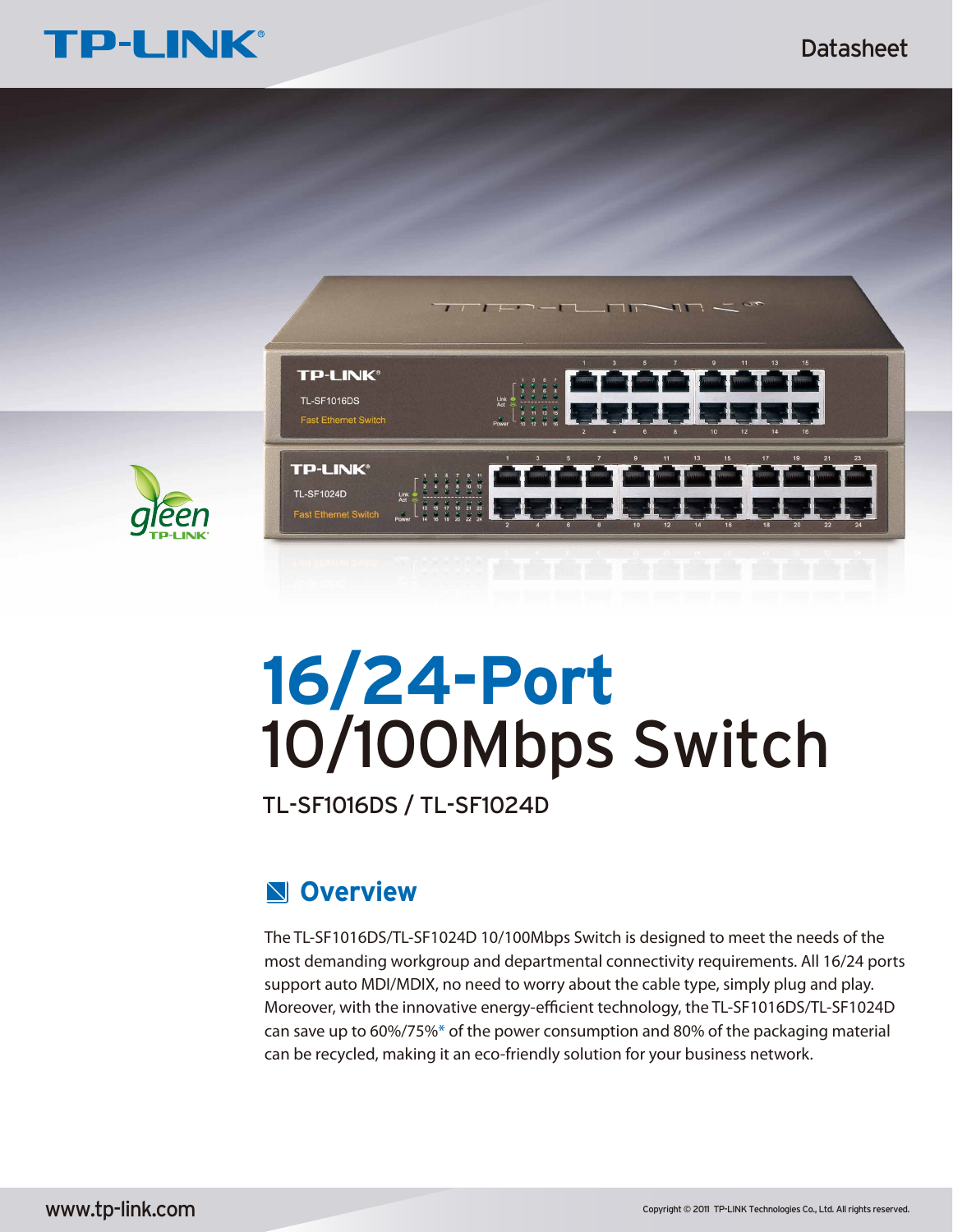# **TP-LINK®**

#### **Green Technology**

- Saving power 75%/70%/60%
- Recyclable packaging material

#### **High Performance**

- $\blacksquare$  IEEE 802.3x flow control
- Non-blocking switching architecture
- 3.2/4.8 Gbps Switching Capacity Store and forward
- **Auto-MDI/MDIX**
- **Auto-negotiation**
- **MAC** address auto-learning and auto-aging

#### **Easy to use**

- **Plug and Play design**
- **Quiet/Fanless design**



- Details:http://www.tp-link.com/ support/Localesupport.asp
- German/Austrian/Swiss users are not included



# TL-SF1016DS / TL-SF1024D **16/24-Port 10/100Mbps Switch**

### **TP-LINK Green Technology**

This new generation The TL-SF1016DS/TL-SF1024D 10/100Mbps Switch features the latest innovative energy-efficient technologies that can greatly expand your network capacity with much less power. It automatically adjusts power consumption according to the link status and cable length to limit the carbon footprint of your network. It also complies with the EU'S RoHS, prohibiting the use of certain hazardous materials. Besides, 80% of the packaging material can be recycled.

#### **High Performance**

Featuring non-blocking switching architecture, TL-SF1016DS/TL-SF1024D forwards and filters packets at full wire-speed for maximum throughput. And IEEE 802.3x flow control for Full Duplex mode and backpressure for Half Duplex mode alleviate the traffic congestion and make TL-SF1016DS/TL-SF1024D work reliably.

#### **Easy to Use**

The auto features of this switch make installation plug and play and hassle-free. No configuring is required. Auto MDI/MDIX eliminates the need for crossover cables. Auto-negotiation on each port senses the link speed of a network device (10 or 100Mbps) and intelligently adjusts for compatibility and optimal performance.